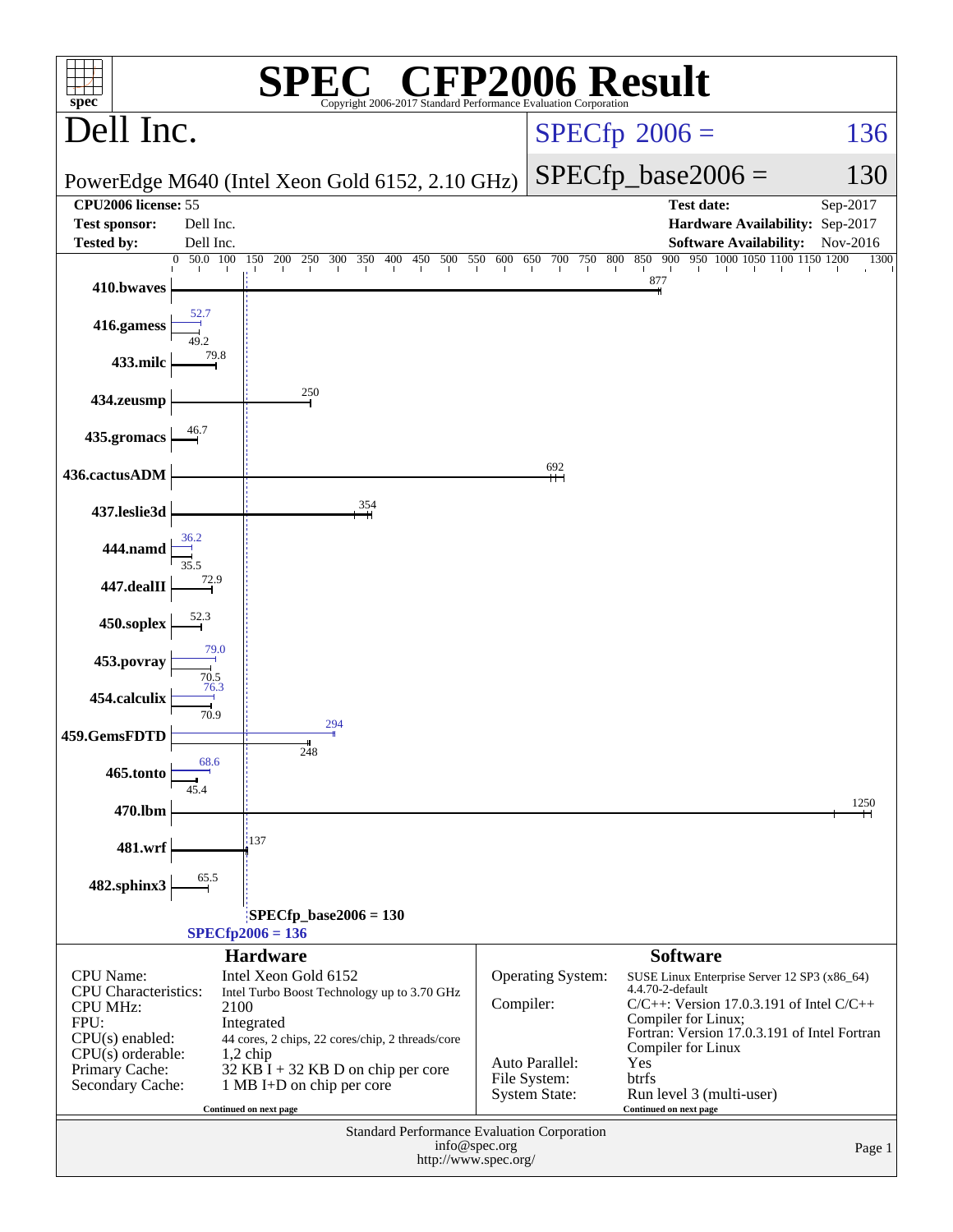

[Peak Pointers:](http://www.spec.org/auto/cpu2006/Docs/result-fields.html#PeakPointers)

[Other Software:](http://www.spec.org/auto/cpu2006/Docs/result-fields.html#OtherSoftware) None

## Dell Inc.

## $SPECfp2006 = 136$  $SPECfp2006 = 136$

PowerEdge M640 (Intel Xeon Gold 6152, 2.10 GHz)

[L3 Cache:](http://www.spec.org/auto/cpu2006/Docs/result-fields.html#L3Cache) 30.25 MB I+D on chip per chip<br>Other Cache: None

[Disk Subsystem:](http://www.spec.org/auto/cpu2006/Docs/result-fields.html#DiskSubsystem) 1 x 960 GB SATA SSD

[Memory:](http://www.spec.org/auto/cpu2006/Docs/result-fields.html#Memory) 192 GB (12 x 16 GB 2Rx8 PC4-2666V-R)

[Other Cache:](http://www.spec.org/auto/cpu2006/Docs/result-fields.html#OtherCache)

 $SPECfp\_base2006 = 130$ **[CPU2006 license:](http://www.spec.org/auto/cpu2006/Docs/result-fields.html#CPU2006license)** 55 **[Test date:](http://www.spec.org/auto/cpu2006/Docs/result-fields.html#Testdate)** Sep-2017 **[Test sponsor:](http://www.spec.org/auto/cpu2006/Docs/result-fields.html#Testsponsor)** Dell Inc. **[Hardware Availability:](http://www.spec.org/auto/cpu2006/Docs/result-fields.html#HardwareAvailability)** Sep-2017 **[Tested by:](http://www.spec.org/auto/cpu2006/Docs/result-fields.html#Testedby)** Dell Inc. **[Software Availability:](http://www.spec.org/auto/cpu2006/Docs/result-fields.html#SoftwareAvailability)** Nov-2016 [Base Pointers:](http://www.spec.org/auto/cpu2006/Docs/result-fields.html#BasePointers) 64-bit<br>Peak Pointers: 32/64-bit

| Other Hardware:  |                                                                                                          | None         |                |       |                      |       |                |              |                |              |                |              |
|------------------|----------------------------------------------------------------------------------------------------------|--------------|----------------|-------|----------------------|-------|----------------|--------------|----------------|--------------|----------------|--------------|
|                  |                                                                                                          |              |                |       | <b>Results Table</b> |       |                |              |                |              |                |              |
| <b>Base</b>      |                                                                                                          |              |                |       | <b>Peak</b>          |       |                |              |                |              |                |              |
| <b>Benchmark</b> | <b>Seconds</b>                                                                                           | <b>Ratio</b> | <b>Seconds</b> | Ratio | <b>Seconds</b>       | Ratio | <b>Seconds</b> | <b>Ratio</b> | <b>Seconds</b> | <b>Ratio</b> | <b>Seconds</b> | <b>Ratio</b> |
| 410.bwayes       | 15.4                                                                                                     | 881          | 15.5           | 877   | 15.5                 | 877   | 15.4           | 881          | 15.5           | 877          | 15.5           | 877          |
| 416.gamess       | 398                                                                                                      | 49.2         | 398            | 49.2  | 398                  | 49.2  | 372            | 52.7         | 372            | 52.7         | 372            | 52.7         |
| $433$ .milc      | 115                                                                                                      | 79.8         | 115            | 80.1  | 117                  | 78.7  | 115            | 79.8         | 115            | 80.1         | 117            | 78.7         |
| 434.zeusmp       | 36.2                                                                                                     | 251          | 36.5           | 249   | 36.3                 | 250   | 36.2           | 251          | 36.5           | 249          | 36.3           | 250          |
| 435.gromacs      | 153                                                                                                      | 46.7         | 153            | 46.7  | 153                  | 46.6  | 153            | 46.7         | 153            | 46.7         | 153            | 46.6         |
| 436.cactusADM    | 17.3                                                                                                     | 692          | 17.5           | 683   | 16.9                 | 707   | 17.3           | 692          | 17.5           | 683          | 16.9           | 707          |
| 437.leslie3d     | 28.6                                                                                                     | 329          | 26.0           | 361   | 26.6                 | 354   | 28.6           | 329          | 26.0           | 361          | 26.6           | 354          |
| 444.namd         | 226                                                                                                      | 35.5         | 226            | 35.5  | 226                  | 35.5  | 222            | 36.2         | 221            | 36.2         | 223            | 36.0         |
| 447.dealII       | 158                                                                                                      | 72.3         | 157            | 72.9  | 156                  | 73.3  | 158            | 72.3         | 157            | 72.9         | 156            | 73.3         |
| $450$ .soplex    | 161                                                                                                      | 51.9         | 159            | 52.3  | 156                  | 53.3  | 161            | 51.9         | 159            | 52.3         | 156            | 53.3         |
| 453.povray       | 76.3                                                                                                     | 69.8         | 75.2           | 70.7  | 75.5                 | 70.5  | 67.4           | 79.0         | 67.2           | 79.1         | 67.5           | 78.8         |
| 454.calculix     | 116                                                                                                      | 71.0         | 116            | 70.9  | 116                  | 70.8  | 108            | 76.5         | 108            | 76.3         | 108            | 76.2         |
| 459.GemsFDTD     | 42.6                                                                                                     | 249          | 42.8           | 248   | 43.3                 | 245   | 36.1           | 294          | 36.0           | 294          | 36.4           | 291          |
| 465.tonto        | 213                                                                                                      | 46.2         | 217            | 45.4  | 223                  | 44.2  | 144            | 68.3         | 143            | 68.6         | 143            | 68.8         |
| 470.1bm          | 10.9                                                                                                     | 1260         | 11.0           | 1250  | 11.5                 | 1190  | 10.9           | 1260         | <b>11.0</b>    | 1250         | 11.5           | 1190         |
| 481.wrf          | 81.7                                                                                                     | 137          | 81.5           | 137   | 83.2                 | 134   | 81.7           | 137          | 81.5           | 137          | 83.2           | 134          |
| 482.sphinx3      | 299                                                                                                      | 65.3         | 296            | 65.9  | 297                  | 65.5  | 299            | 65.3         | 296            | 65.9         | 297            | 65.5         |
|                  | Results appear in the order in which they were run. Bold underlined text indicates a median measurement. |              |                |       |                      |       |                |              |                |              |                |              |

### **[Operating System Notes](http://www.spec.org/auto/cpu2006/Docs/result-fields.html#OperatingSystemNotes)**

Stack size set to unlimited using "ulimit -s unlimited"

### **[Platform Notes](http://www.spec.org/auto/cpu2006/Docs/result-fields.html#PlatformNotes)**

 BIOS settings: Sub NUMA Cluster disabled Virtualization Technology disabled System Profile set to Custom CPU Performance set to Maximum Performance C States set to Autonomous C1E disabled Energy Efficient Turbo disabled Uncore Frequency set to Dynamic Energy Efficiency Policy set to Performance Continued on next page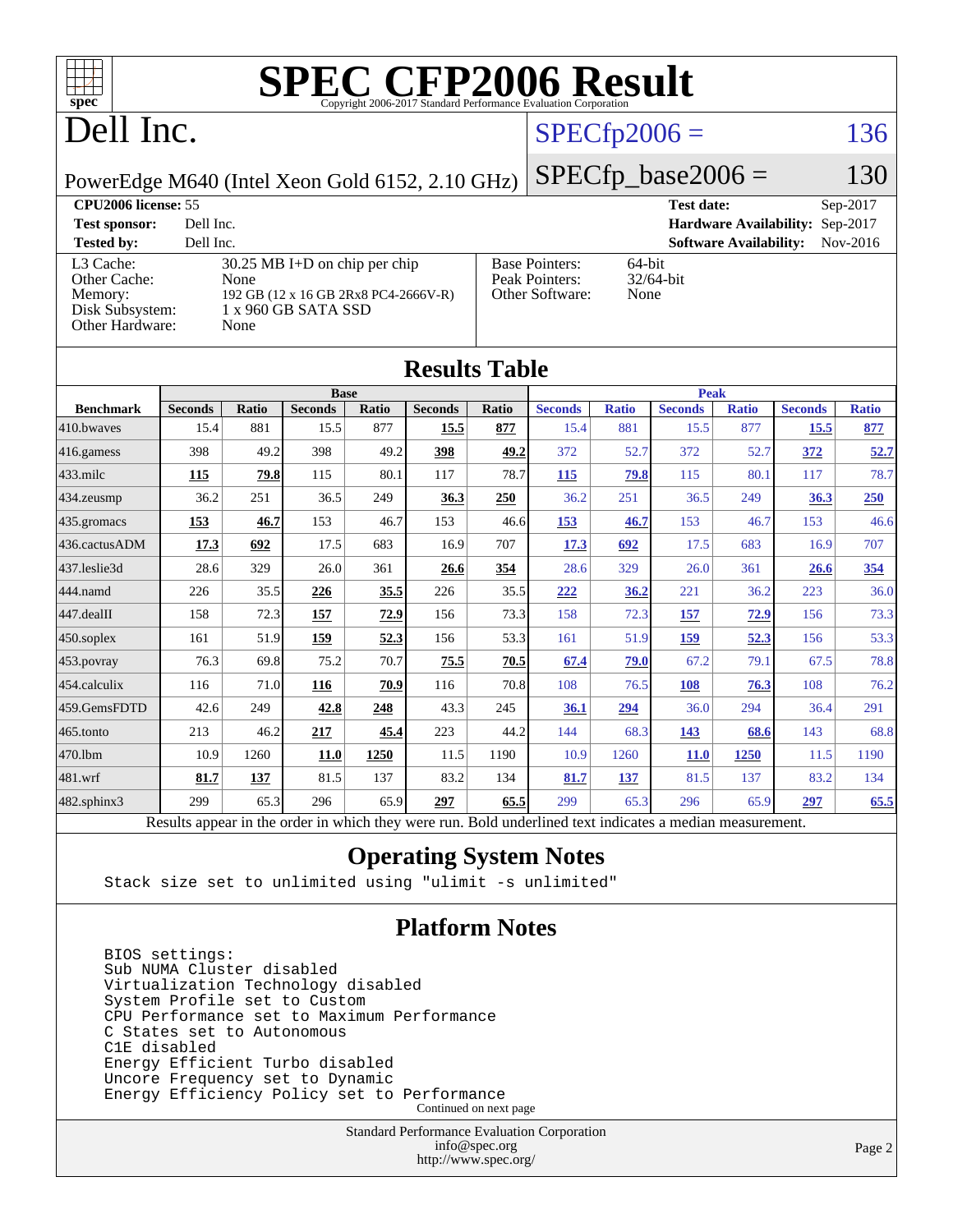

Dell Inc.

 $SPECTp2006 = 136$ 

PowerEdge M640 (Intel Xeon Gold 6152, 2.10 GHz)  $SPECTp\_base2006 = 130$ 

**[CPU2006 license:](http://www.spec.org/auto/cpu2006/Docs/result-fields.html#CPU2006license)** 55 **[Test date:](http://www.spec.org/auto/cpu2006/Docs/result-fields.html#Testdate)** Sep-2017 **[Test sponsor:](http://www.spec.org/auto/cpu2006/Docs/result-fields.html#Testsponsor)** Dell Inc. **[Hardware Availability:](http://www.spec.org/auto/cpu2006/Docs/result-fields.html#HardwareAvailability)** Sep-2017 **[Tested by:](http://www.spec.org/auto/cpu2006/Docs/result-fields.html#Testedby)** Dell Inc. **[Software Availability:](http://www.spec.org/auto/cpu2006/Docs/result-fields.html#SoftwareAvailability)** Nov-2016

### **[Platform Notes \(Continued\)](http://www.spec.org/auto/cpu2006/Docs/result-fields.html#PlatformNotes)**

Standard Performance Evaluation Corporation Memory Patrol Scrub disabled Logical Processor enabled CPU Interconnect Bus Link Power Management disabled PCI ASPM L1 Link Power Management disabled Sysinfo program /root/cpu2006-1.2\_ic17u3/config/sysinfo.rev6993 Revision 6993 of 2015-11-06 (b5e8d4b4eb51ed28d7f98696cbe290c1) running on linux-287k Mon Sep 4 01:49:18 2017 This section contains SUT (System Under Test) info as seen by some common utilities. To remove or add to this section, see: <http://www.spec.org/cpu2006/Docs/config.html#sysinfo> From /proc/cpuinfo model name : Intel(R) Xeon(R) Gold 6152 CPU @ 2.10GHz 2 "physical id"s (chips) 88 "processors" cores, siblings (Caution: counting these is hw and system dependent. The following excerpts from /proc/cpuinfo might not be reliable. Use with caution.) cpu cores : 22 siblings : 44 physical 0: cores 0 1 2 3 4 5 8 9 10 11 12 16 17 18 19 20 21 24 25 26 27 28 physical 1: cores 0 1 2 3 4 5 8 9 10 11 12 16 17 18 19 20 21 24 25 26 27 28 cache size : 30976 KB From /proc/meminfo<br>MemTotal: 196682072 kB HugePages\_Total: 0 Hugepagesize: 2048 kB From /etc/\*release\* /etc/\*version\* SuSE-release: SUSE Linux Enterprise Server 12 (x86\_64) VERSION = 12 PATCHLEVEL = 3 # This file is deprecated and will be removed in a future service pack or release. # Please check /etc/os-release for details about this release. os-release: NAME="SLES" VERSION="12-SP3" VERSION\_ID="12.3" PRETTY\_NAME="SUSE Linux Enterprise Server 12 SP3" ID="sles" ANSI\_COLOR="0;32" CPE\_NAME="cpe:/o:suse:sles:12:sp3" uname -a: Linux linux-287k 4.4.70-2-default #1 SMP Wed Jun 7 15:12:06 UTC 2017 (4502c76) x86\_64 x86\_64 x86\_64 GNU/Linux Continued on next page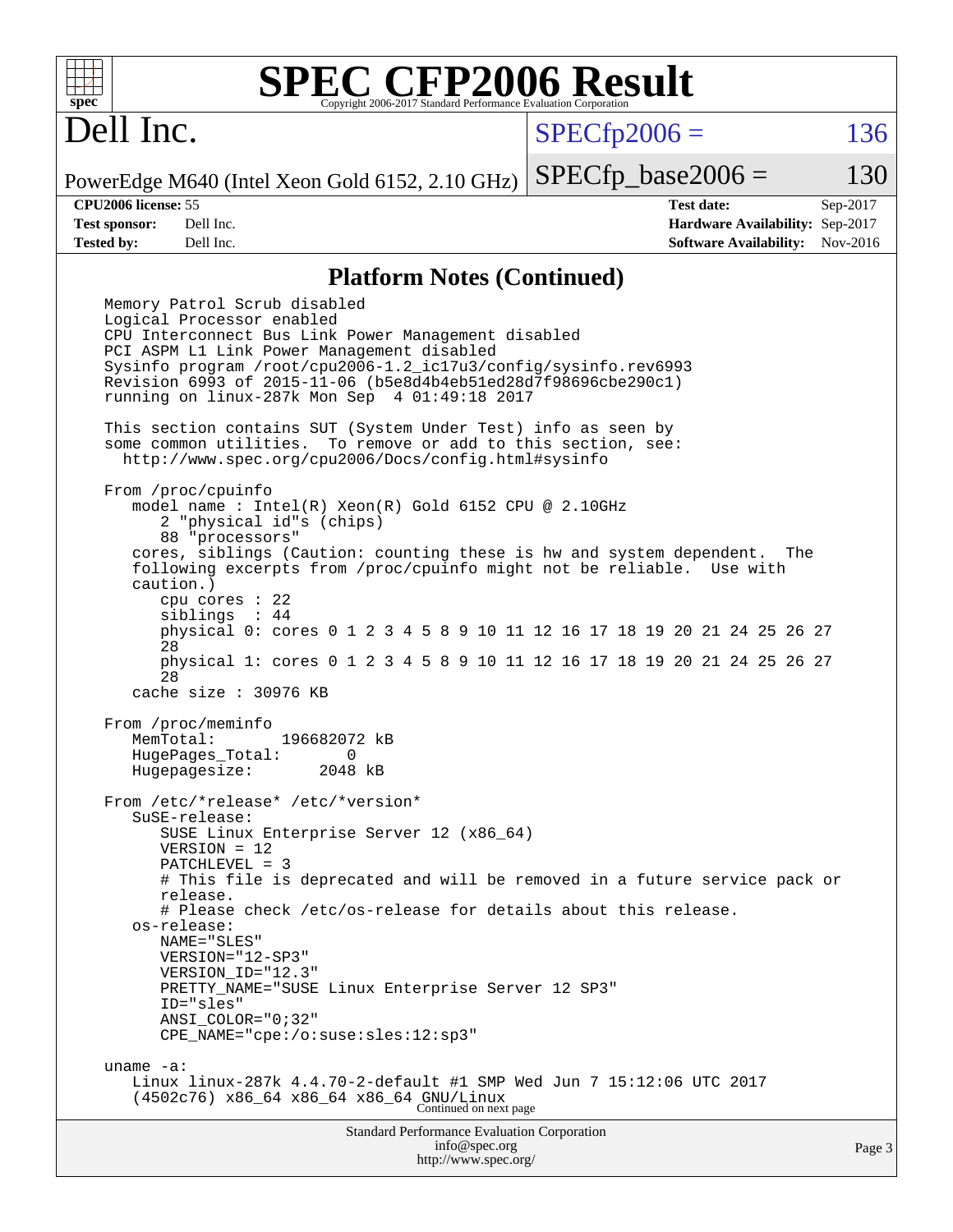| $spec^*$                                                         | <b>SPEC CFP2006 Result</b><br>Copyright 2006-2017 Standard Performance Evaluation Corporation                                                                                                                                                                                                   |                      |                                                                                       |                      |
|------------------------------------------------------------------|-------------------------------------------------------------------------------------------------------------------------------------------------------------------------------------------------------------------------------------------------------------------------------------------------|----------------------|---------------------------------------------------------------------------------------|----------------------|
| Dell Inc.                                                        |                                                                                                                                                                                                                                                                                                 | $SPECfp2006 =$       |                                                                                       | 136                  |
|                                                                  | PowerEdge M640 (Intel Xeon Gold 6152, 2.10 GHz)                                                                                                                                                                                                                                                 | $SPECfp\_base2006 =$ |                                                                                       | 130                  |
| CPU2006 license: 55<br><b>Test sponsor:</b><br><b>Tested by:</b> | Dell Inc.<br>Dell Inc.                                                                                                                                                                                                                                                                          |                      | <b>Test date:</b><br>Hardware Availability: Sep-2017<br><b>Software Availability:</b> | Sep-2017<br>Nov-2016 |
|                                                                  | <b>Platform Notes (Continued)</b>                                                                                                                                                                                                                                                               |                      |                                                                                       |                      |
|                                                                  | run-level $3$ Sep $3$ $21:25$                                                                                                                                                                                                                                                                   |                      |                                                                                       |                      |
|                                                                  | SPEC is set to: /root/cpu2006-1.2_ic17u3<br>Size Used Avail Use% Mounted on<br>Filesystem<br>Type<br>/dev/sda3<br>btrfs 928G 9.0G 916G<br>Additional information from dmidecode:                                                                                                                | $1\%$ /              |                                                                                       |                      |
|                                                                  | Warning: Use caution when you interpret this section. The 'dmidecode' program<br>reads system data which is "intended to allow hardware to be accurately<br>determined", but the intent may not be met, as there are frequent changes to<br>hardware, firmware, and the "DMTF SMBIOS" standard. |                      |                                                                                       |                      |
| Memory:                                                          | BIOS Dell Inc. 1.0.0 08/10/2017<br>12x 002C00B3002C 18ASF2G72PDZ-2G6D1 16 GB 2 rank 2666 MHz<br>4x Not Specified Not Specified                                                                                                                                                                  |                      |                                                                                       |                      |
|                                                                  | (End of data from sysinfo program)                                                                                                                                                                                                                                                              |                      |                                                                                       |                      |
|                                                                  | <b>General Notes</b>                                                                                                                                                                                                                                                                            |                      |                                                                                       |                      |
|                                                                  | Environment variables set by runspec before the start of the run:<br>KMP_AFFINITY = "granularity=fine, compact, 1, 0"<br>LD_LIBRARY_PATH = "/root/cpu2006-1.2_ic17u3/lib/ia32:/root/cpu2006-1.2_ic17u3/lib/intel64:/root/cpu2006-1.2_ic17u3/sh10.2"<br>OMP NUM THREADS = "44"                   |                      |                                                                                       |                      |
|                                                                  | Binaries compiled on a system with 1x Intel Core i7-4790 CPU + 32GB RAM<br>memory using Redhat Enterprise Linux 7.2<br>Transparent Huge Pages enabled by default.<br>Filesystem page cache cleared with:                                                                                        |                      |                                                                                       |                      |
|                                                                  | shell invocation of 'sync; echo 3 > /proc/sys/vm/drop_caches' prior to run                                                                                                                                                                                                                      |                      |                                                                                       |                      |
|                                                                  | <b>Base Compiler Invocation</b>                                                                                                                                                                                                                                                                 |                      |                                                                                       |                      |
| C benchmarks:                                                    | $\text{icc}$ -m64                                                                                                                                                                                                                                                                               |                      |                                                                                       |                      |
| $C_{++}$ benchmarks:                                             | $icpc$ $-m64$                                                                                                                                                                                                                                                                                   |                      |                                                                                       |                      |
| Fortran benchmarks:                                              | $ifort -m64$                                                                                                                                                                                                                                                                                    |                      |                                                                                       |                      |
|                                                                  | Benchmarks using both Fortran and C:<br>icc -m64 ifort -m64                                                                                                                                                                                                                                     |                      |                                                                                       |                      |
|                                                                  |                                                                                                                                                                                                                                                                                                 |                      |                                                                                       |                      |
|                                                                  |                                                                                                                                                                                                                                                                                                 |                      |                                                                                       |                      |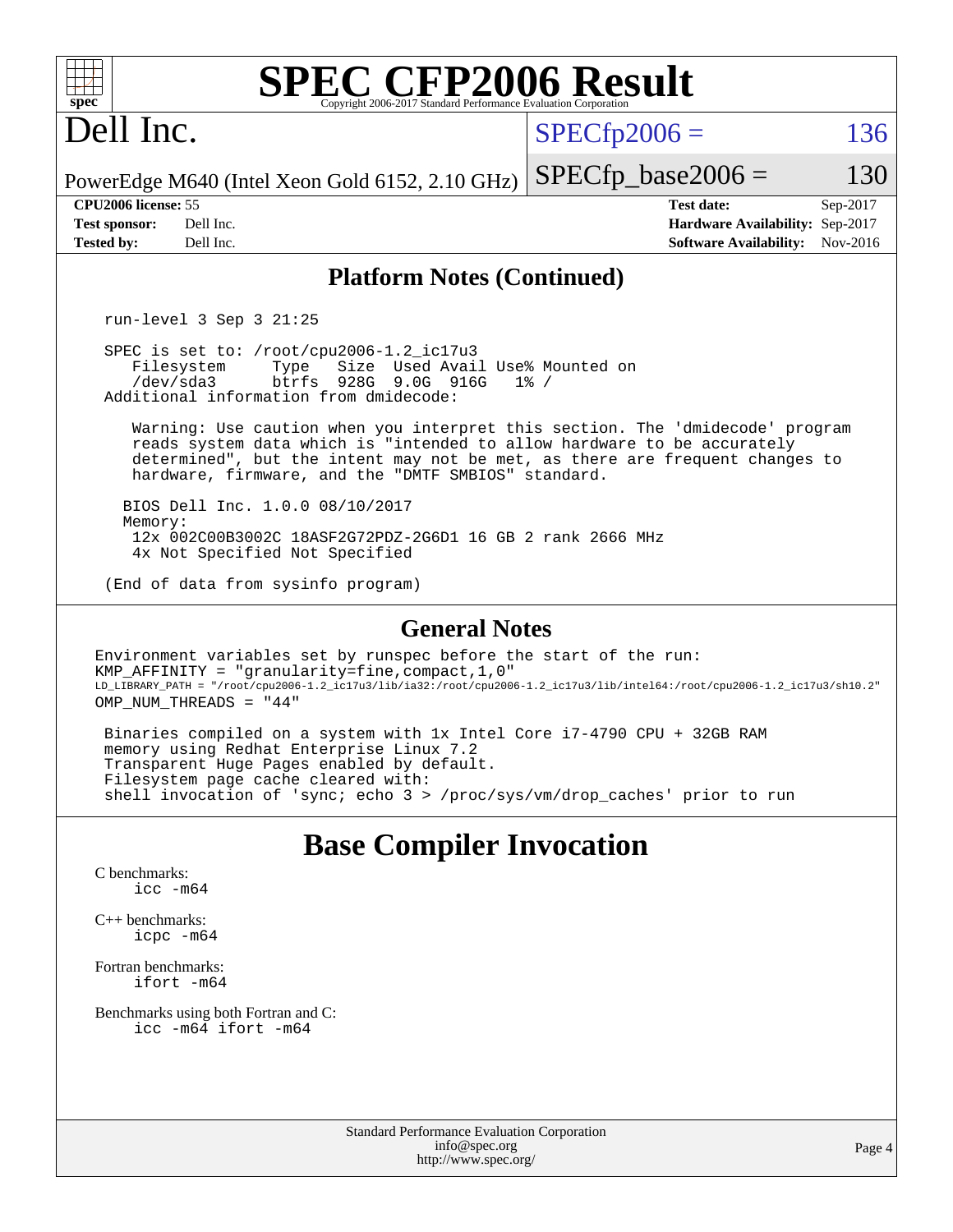

## Dell Inc.

 $SPECTp2006 = 136$ 

PowerEdge M640 (Intel Xeon Gold 6152, 2.10 GHz)

 $SPECfp\_base2006 = 130$ **[CPU2006 license:](http://www.spec.org/auto/cpu2006/Docs/result-fields.html#CPU2006license)** 55 **[Test date:](http://www.spec.org/auto/cpu2006/Docs/result-fields.html#Testdate)** Sep-2017 **[Test sponsor:](http://www.spec.org/auto/cpu2006/Docs/result-fields.html#Testsponsor)** Dell Inc. **[Hardware Availability:](http://www.spec.org/auto/cpu2006/Docs/result-fields.html#HardwareAvailability)** Sep-2017 **[Tested by:](http://www.spec.org/auto/cpu2006/Docs/result-fields.html#Testedby)** Dell Inc. **[Software Availability:](http://www.spec.org/auto/cpu2006/Docs/result-fields.html#SoftwareAvailability)** Nov-2016

### **[Base Portability Flags](http://www.spec.org/auto/cpu2006/Docs/result-fields.html#BasePortabilityFlags)**

| 410.bwaves: -DSPEC CPU LP64                  |                                                                |
|----------------------------------------------|----------------------------------------------------------------|
| 416.gamess: -DSPEC_CPU_LP64                  |                                                                |
| 433.milc: -DSPEC CPU LP64                    |                                                                |
| 434.zeusmp: - DSPEC_CPU_LP64                 |                                                                |
| 435.gromacs: -DSPEC_CPU_LP64 -nofor_main     |                                                                |
| 436.cactusADM: - DSPEC CPU LP64 - nofor main |                                                                |
| 437.leslie3d: -DSPEC CPU LP64                |                                                                |
| 444.namd: -DSPEC CPU LP64                    |                                                                |
| 447.dealII: -DSPEC CPU LP64                  |                                                                |
| 450.soplex: -DSPEC_CPU_LP64                  |                                                                |
| 453.povray: -DSPEC_CPU_LP64                  |                                                                |
| 454.calculix: - DSPEC CPU LP64 - nofor main  |                                                                |
| 459. GemsFDTD: - DSPEC CPU LP64              |                                                                |
| 465.tonto: - DSPEC CPU LP64                  |                                                                |
| 470.1bm: - DSPEC CPU LP64                    |                                                                |
|                                              | 481.wrf: -DSPEC CPU_LP64 -DSPEC_CPU_CASE_FLAG -DSPEC_CPU_LINUX |
| 482.sphinx3: -DSPEC_CPU_LP64                 |                                                                |
|                                              |                                                                |

### **[Base Optimization Flags](http://www.spec.org/auto/cpu2006/Docs/result-fields.html#BaseOptimizationFlags)**

[C benchmarks](http://www.spec.org/auto/cpu2006/Docs/result-fields.html#Cbenchmarks): [-xCORE-AVX2](http://www.spec.org/cpu2006/results/res2017q4/cpu2006-20170918-49895.flags.html#user_CCbase_f-xCORE-AVX2) [-ipo](http://www.spec.org/cpu2006/results/res2017q4/cpu2006-20170918-49895.flags.html#user_CCbase_f-ipo) [-O3](http://www.spec.org/cpu2006/results/res2017q4/cpu2006-20170918-49895.flags.html#user_CCbase_f-O3) [-no-prec-div](http://www.spec.org/cpu2006/results/res2017q4/cpu2006-20170918-49895.flags.html#user_CCbase_f-no-prec-div) [-parallel](http://www.spec.org/cpu2006/results/res2017q4/cpu2006-20170918-49895.flags.html#user_CCbase_f-parallel) [-qopt-prefetch](http://www.spec.org/cpu2006/results/res2017q4/cpu2006-20170918-49895.flags.html#user_CCbase_f-qopt-prefetch) [C++ benchmarks:](http://www.spec.org/auto/cpu2006/Docs/result-fields.html#CXXbenchmarks) [-xCORE-AVX2](http://www.spec.org/cpu2006/results/res2017q4/cpu2006-20170918-49895.flags.html#user_CXXbase_f-xCORE-AVX2) [-ipo](http://www.spec.org/cpu2006/results/res2017q4/cpu2006-20170918-49895.flags.html#user_CXXbase_f-ipo) [-O3](http://www.spec.org/cpu2006/results/res2017q4/cpu2006-20170918-49895.flags.html#user_CXXbase_f-O3) [-no-prec-div](http://www.spec.org/cpu2006/results/res2017q4/cpu2006-20170918-49895.flags.html#user_CXXbase_f-no-prec-div) [-qopt-prefetch](http://www.spec.org/cpu2006/results/res2017q4/cpu2006-20170918-49895.flags.html#user_CXXbase_f-qopt-prefetch) [Fortran benchmarks](http://www.spec.org/auto/cpu2006/Docs/result-fields.html#Fortranbenchmarks): [-xCORE-AVX2](http://www.spec.org/cpu2006/results/res2017q4/cpu2006-20170918-49895.flags.html#user_FCbase_f-xCORE-AVX2) [-ipo](http://www.spec.org/cpu2006/results/res2017q4/cpu2006-20170918-49895.flags.html#user_FCbase_f-ipo) [-O3](http://www.spec.org/cpu2006/results/res2017q4/cpu2006-20170918-49895.flags.html#user_FCbase_f-O3) [-no-prec-div](http://www.spec.org/cpu2006/results/res2017q4/cpu2006-20170918-49895.flags.html#user_FCbase_f-no-prec-div) [-parallel](http://www.spec.org/cpu2006/results/res2017q4/cpu2006-20170918-49895.flags.html#user_FCbase_f-parallel) [-qopt-prefetch](http://www.spec.org/cpu2006/results/res2017q4/cpu2006-20170918-49895.flags.html#user_FCbase_f-qopt-prefetch) [Benchmarks using both Fortran and C](http://www.spec.org/auto/cpu2006/Docs/result-fields.html#BenchmarksusingbothFortranandC): [-xCORE-AVX2](http://www.spec.org/cpu2006/results/res2017q4/cpu2006-20170918-49895.flags.html#user_CC_FCbase_f-xCORE-AVX2) [-ipo](http://www.spec.org/cpu2006/results/res2017q4/cpu2006-20170918-49895.flags.html#user_CC_FCbase_f-ipo) [-O3](http://www.spec.org/cpu2006/results/res2017q4/cpu2006-20170918-49895.flags.html#user_CC_FCbase_f-O3) [-no-prec-div](http://www.spec.org/cpu2006/results/res2017q4/cpu2006-20170918-49895.flags.html#user_CC_FCbase_f-no-prec-div) [-parallel](http://www.spec.org/cpu2006/results/res2017q4/cpu2006-20170918-49895.flags.html#user_CC_FCbase_f-parallel) [-qopt-prefetch](http://www.spec.org/cpu2006/results/res2017q4/cpu2006-20170918-49895.flags.html#user_CC_FCbase_f-qopt-prefetch)

## **[Peak Compiler Invocation](http://www.spec.org/auto/cpu2006/Docs/result-fields.html#PeakCompilerInvocation)**

[C benchmarks](http://www.spec.org/auto/cpu2006/Docs/result-fields.html#Cbenchmarks): [icc -m64](http://www.spec.org/cpu2006/results/res2017q4/cpu2006-20170918-49895.flags.html#user_CCpeak_intel_icc_64bit_bda6cc9af1fdbb0edc3795bac97ada53)

[C++ benchmarks:](http://www.spec.org/auto/cpu2006/Docs/result-fields.html#CXXbenchmarks) [icpc -m64](http://www.spec.org/cpu2006/results/res2017q4/cpu2006-20170918-49895.flags.html#user_CXXpeak_intel_icpc_64bit_fc66a5337ce925472a5c54ad6a0de310)

[Fortran benchmarks](http://www.spec.org/auto/cpu2006/Docs/result-fields.html#Fortranbenchmarks): [ifort -m64](http://www.spec.org/cpu2006/results/res2017q4/cpu2006-20170918-49895.flags.html#user_FCpeak_intel_ifort_64bit_ee9d0fb25645d0210d97eb0527dcc06e)

[Benchmarks using both Fortran and C](http://www.spec.org/auto/cpu2006/Docs/result-fields.html#BenchmarksusingbothFortranandC): [icc -m64](http://www.spec.org/cpu2006/results/res2017q4/cpu2006-20170918-49895.flags.html#user_CC_FCpeak_intel_icc_64bit_bda6cc9af1fdbb0edc3795bac97ada53) [ifort -m64](http://www.spec.org/cpu2006/results/res2017q4/cpu2006-20170918-49895.flags.html#user_CC_FCpeak_intel_ifort_64bit_ee9d0fb25645d0210d97eb0527dcc06e)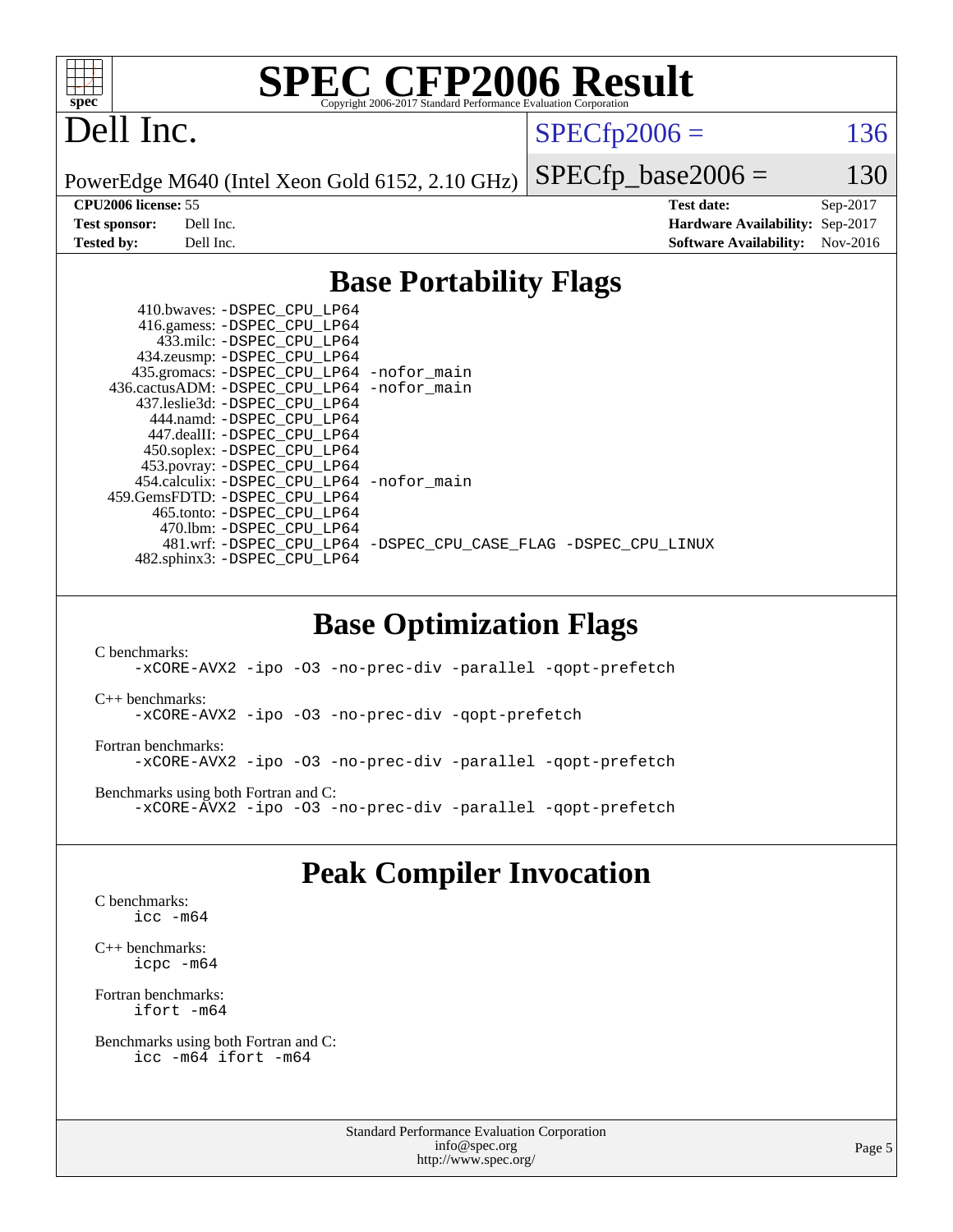

# Dell Inc.

 $SPECTp2006 = 136$ 

PowerEdge M640 (Intel Xeon Gold 6152, 2.10 GHz)

**[CPU2006 license:](http://www.spec.org/auto/cpu2006/Docs/result-fields.html#CPU2006license)** 55 **[Test date:](http://www.spec.org/auto/cpu2006/Docs/result-fields.html#Testdate)** Sep-2017 **[Test sponsor:](http://www.spec.org/auto/cpu2006/Docs/result-fields.html#Testsponsor)** Dell Inc. **[Hardware Availability:](http://www.spec.org/auto/cpu2006/Docs/result-fields.html#HardwareAvailability)** Sep-2017 **[Tested by:](http://www.spec.org/auto/cpu2006/Docs/result-fields.html#Testedby)** Dell Inc. **[Software Availability:](http://www.spec.org/auto/cpu2006/Docs/result-fields.html#SoftwareAvailability)** Nov-2016

 $SPECTp\_base2006 = 130$ 

## **[Peak Portability Flags](http://www.spec.org/auto/cpu2006/Docs/result-fields.html#PeakPortabilityFlags)**

Same as Base Portability Flags

# **[Peak Optimization Flags](http://www.spec.org/auto/cpu2006/Docs/result-fields.html#PeakOptimizationFlags)**

[C benchmarks](http://www.spec.org/auto/cpu2006/Docs/result-fields.html#Cbenchmarks):

433.milc: basepeak = yes

470.lbm: basepeak = yes

 $482$ .sphinx3: basepeak = yes

[C++ benchmarks:](http://www.spec.org/auto/cpu2006/Docs/result-fields.html#CXXbenchmarks)

```
 444.namd: -prof-gen(pass 1) -prof-use(pass 2) -xCORE-AVX2(pass 2)
      -par-num-threads=1-ipo-O3(pass 2)-no-prec-div(pass 2) -fno-alias -auto-ilp32
```
447.dealII: basepeak = yes

 $450$ .soplex: basepeak = yes

```
 453.povray: -prof-gen(pass 1) -prof-use(pass 2) -xCORE-AVX2(pass 2)
        -par-num-threads=1-ipo-O3(pass 2)-no-prec-div(pass 2) -unroll4 -ansi-alias
```
[Fortran benchmarks](http://www.spec.org/auto/cpu2006/Docs/result-fields.html#Fortranbenchmarks):

```
410.bwaves: basepeak = yes 416.gamess: -prof-gen(pass 1) -prof-use(pass 2) -xCORE-AVX2(pass 2)
            -par-num-threads=1-ipo-O3(pass 2)-no-prec-div(pass 2) -unroll2 -inline-level=0 -scalar-rep-
   434.zeusmp: basepeak = yes
   437.leslie3d: basepeak = yes
459.GemsFDTD: -prof-gen(pass 1) -prof-use(pass 2) -xCORE-AVX2(pass 2)
            -par-num-threads=1(pass 1) -ipo(pass 2) -O3(pass 2)
            -no-prec-div(pass 2) -unroll2 -inline-level=0
            -qopt-prefetch -parallel
     465.tonto: -prof-gen(pass 1) -prof-use(pass 2) -xCORE-AVX2(pass 2)
            -par-num-threads=1(pass 1) -ipo(pass 2) -O3(pass 2)
            -no-prec-div-inline-calloc-qopt-malloc-options=3
            -auto -unroll4
```
Continued on next page

```
Standard Performance Evaluation Corporation
            info@spec.org
          http://www.spec.org/
```